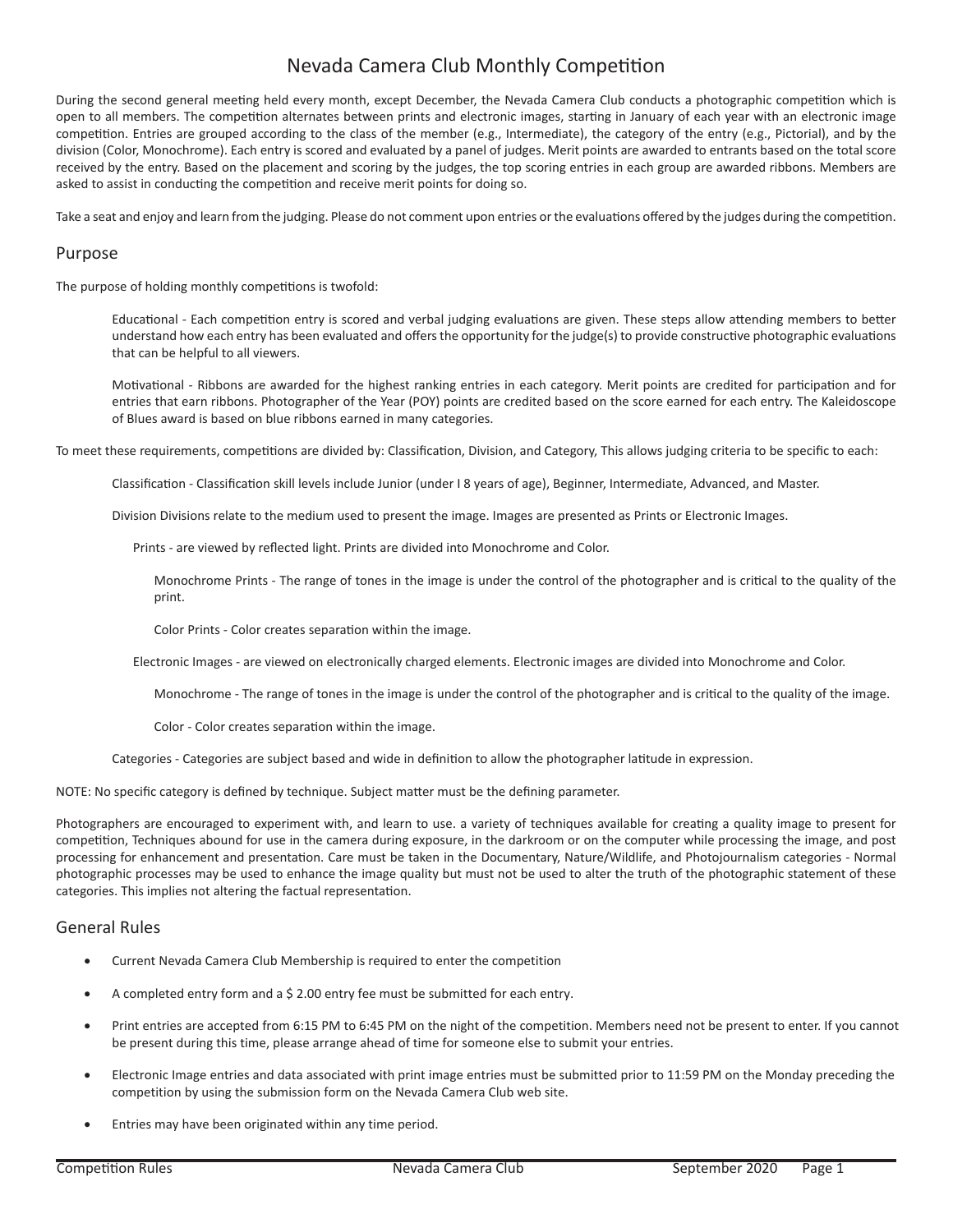- Entries that have won a Blue ribbon in a previous NCC monthly competition are not eligible.
- Unless otherwise announced, a maximum of three entries per member per competition meeting will be allowed. A maximum of two entries will be allowed in any of the categories other than "Club Challenge." A maximum of one entry in the category "Club Challenge" will be allowed. The theme of each Club Challenge is announced in the NCC Newsletter Focal Expressions.
- As a courtesy to fellow members, images submitted for NCC monthly competitions, annual competitions and exhibitions, when NCC members are shown or identified in these images, the submitter shall provide prior written approvals from said members for the specific image. An e-mail is ok.
- Nothing that might identify the photographer (i.e. signature, watermark) shall be visible on the print.
- There are five classes (Junior, Beginner, Intermediate, Advanced, Master); thirteen categories; and two divisions (Color, Monochrome).
- Print entries not picked up within three (3) months become the property of the NCC.
- Electronic image entries will not be returned.
- There must be at least three recognized judges present to hold a competition.
- All competitors must affirm that their entries are solely their own intellectual property. No component or element within the image may be a derivation of another artist's work. Submission of your entry to the entry committee implies that your entry meets this requirement.
- While it is not the intent of the competition committee to censor in any way the content of submissions, photographers should be sensitive to the impact their images might have on others in attendance for judging. An advisory of adult or disturbing content may be included prior to an image's display should it be deemed necessary. If the likeness of a club member is included in an entry, that club member must have granted permission prior to the submission of the entry. Failure to do so may result in that image being disqualified from competition.

# NCC Competition Classes

NCC competition classes are: Junior, Beginner, Intermediate, Advanced, and Master. Choose your class according to your age, experience and knowledge of photography. At any time, a member may choose to advance to a higher class. While in the Beginning or Intermediate classes, winning ten first place ribbons will automatically advances you to the next higher class. The Junior class is restricted to members who have not reached their 18th birthday.

Members may enter in the Master class on a voluntary basis. A Master classified member shall be defined as a photographer whose skill level of the craft has placed that person above the level of the advanced class. Members submitting entries in the Master class must do all the steps from conception to display. This includes:

- Processing of film (color or chromogenic film may be commercially processed)
- Making of prints (color and/or monochrome)
- Retouching, spotting, finishing, alterations and enhancements
- Mounting and matting of prints
- Scanning film and prints

# Awarding of Ribbons for NCC Monthly Competitions

After the scoring phase, the top scoring entries in a Class/Category/Division are selected for ribbon placement.

The awarding of ribbons is based on both the total score and the placement of an entry. The total score is a technical appraisal of the entry without regard to other entries in the competition. The placement is an indication of how the entry compares with other entries submitted for that Class/ Category/Division. The placement and score determine the actual ribbon awarded based on the following: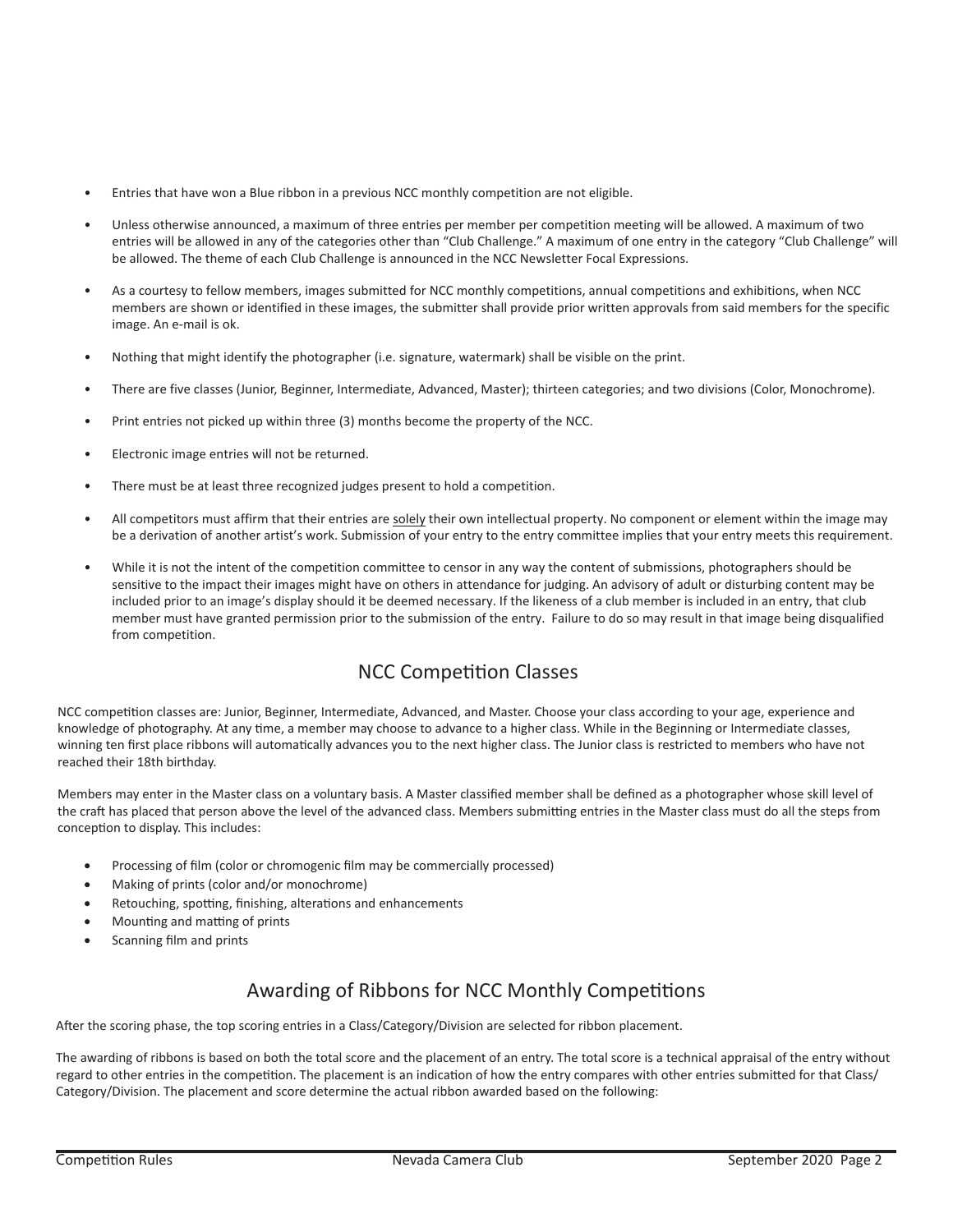- Only one first, one second, and one third place ribbon can be awarded
- Placement determines the order that ribbons are awarded
- After considering placement, the highest ribbon that an entry can receive is determined by the total score:

| Minimum Total Score | <b>Highest Ribbon</b> |
|---------------------|-----------------------|
| 24                  | First Place (Blue)    |
| 21                  | Second Place (Red)    |
| 18                  | Third Place (White)   |

Note that it is possible for an entry which is awarded a lower technical score to receive top placement. In this situation the top placing entry receives the ribbon based on its score. No entry will receive a higher place ribbon than that earned by the top placed entry, regardless of the score awarded to that entry.

Winners will be announced and ribbons will be awarded at the end of the meeting, time permitting.

Blue ribbon winning prints, matted to 16" X 20", may be left for display in the hallway of Sunrise Hospital following monthly competition. Electronic blue ribbon images are displayed in a retrospective slide show at the annual awards banquet.

## Kaleidoscope of Blues Award

The purpose of this award is to stimulate members to expand their areas of photographic expertise by enticing them to enter all categories of competition with the reward of a plaque to acknowledge this achievement. A plaque will be awarded at the annual banquet after a member receives a blue ribbon in a minimum of ten NCC monthly competition categories. The plaque will have adequate spaces for all thirteen categories which can be filled in subsequent years.

# 27s Award

The purpose of this award is to recognize members who have 27 different entries receiving a score of 27 in the monthly competitions. Any images receiving a score of 27 beginning January of 2012 will count towards this award. A plaque will be presented at the annual banquet to acknowledge this achievement.

## Ace Award

Ace award is given to an advanced or masters photographer who earns 30 blue ribbons in a category. A plaque will be presented at the annual banquet to acknowledge this achievement.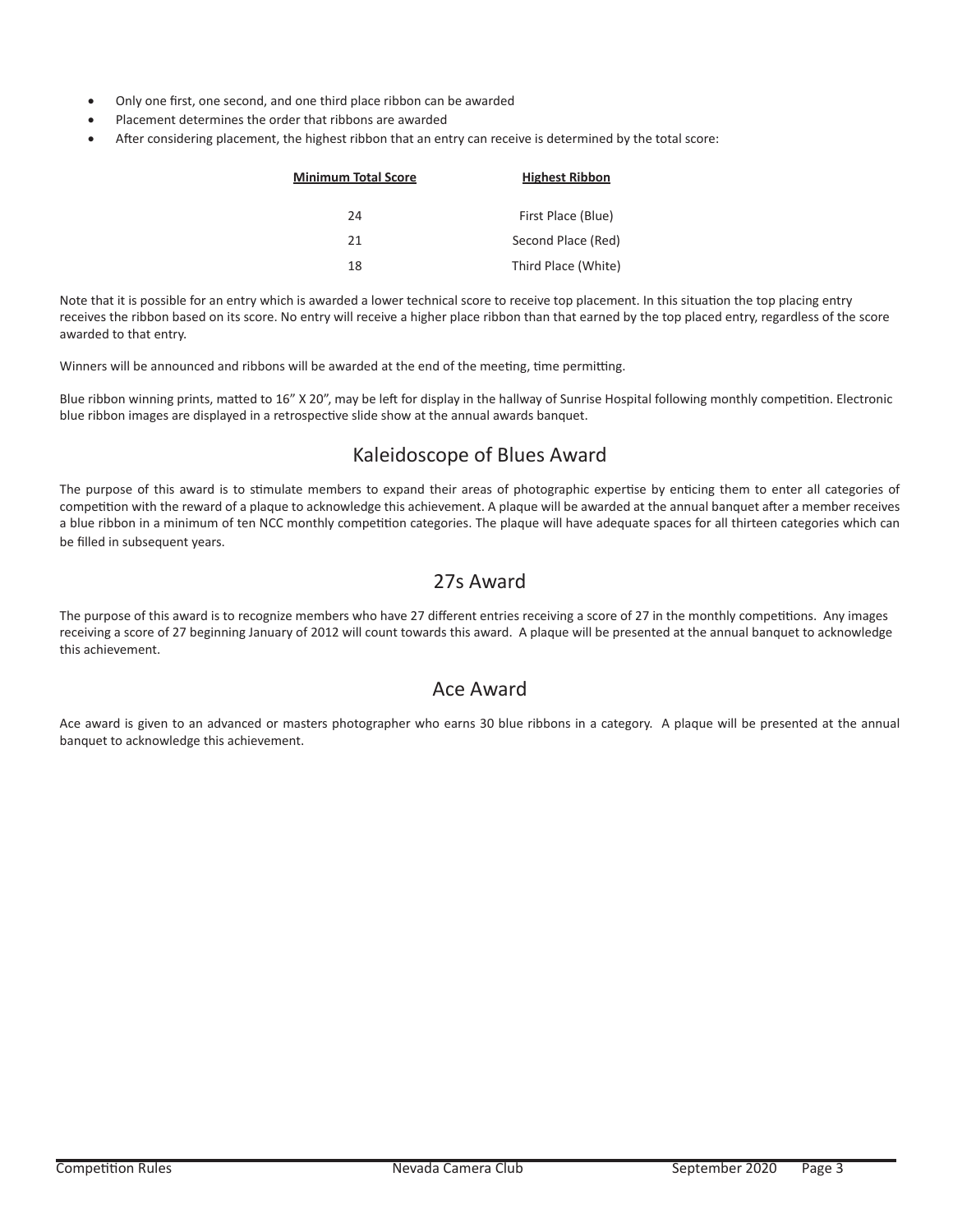## Electronic Image Competition Rules

Images may be horizontal, vertical or square.

Horizontal Image -- The width must not exceed 1920 pixels. If the height exceeds 1200 pixels, then the height should be resized to 1200 pixels or less and the width should be adjusted to maintain the original aspect ratio.

Vertical Image -- The height must not exceed 1200 pixels.

Square image -- Width and height must not exceed 1200 pixels.

Although there is no minimum size, it is to the advantage of each entrant to make their image dimensions as large as possible without exceeding the maximum dimensions listed above.

- File format must be JPEG using .jpg as the file extension.
- Color depth must not exceed 24 bits per pixel.
- Image files and entry form must be submitted using the submission form on the Nevada Camera Club web site.

### Print Competition Rules

1. The primary negative(s) used in generating the print must have been exposed by the entrant.

2. No frames or glass are allowed.

3. Prints must be mounted. The minimum mounting size is 8" X 10". Flush mount prints are allowed, i.e., the print and the mount are the same size and there is no matting.

- 4. Prints may be matted. Multiple mats are allowed.
- 5. The long edge of the print must be at least 8". Slimline are allowed. Exceptions to this rule are allowed for:

-- Print from 110 film must be at least 5" X 7".

- -- Contact print -- must be at least 4" X 5".
- -- Polaroid transfer print -- no minimum size.
- 6. The maximum size allowed for the print, mount or matting is 16" X 20" (horizontal or vertical). If the print is 16" X 20", then it must be flush mounted.

7. Any writing on the front of the entry, such as the title or entrant's name, will be covered before judging. As this may distract from the entry's presentation, such writing is discouraged.

8. Affix the left part of the entry form to the back of the mount at the top center.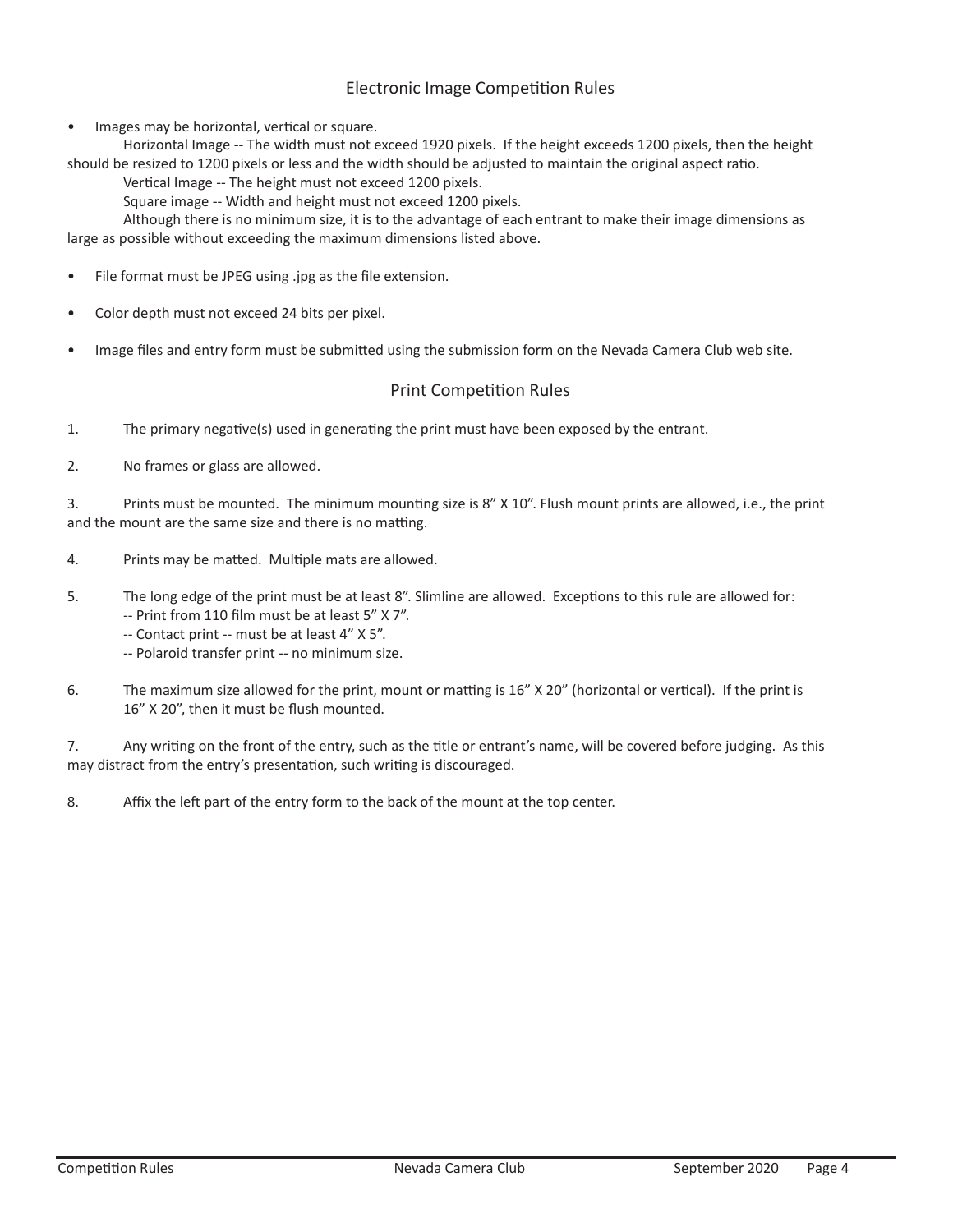## NCC Competition Categories

Many photographs may fit into more than one category and it is up to the photographer to choose in which category he/she wishes to compete.

#### ABSTRACT

The subject matter is secondary. Elements such as line, shape, texture, shadow, color, form and pattern become the primary concern of the photographer.

#### ANIMALS/PETS

#### COMMERCIAL

A photograph whose purpose is to sell a product or concept.

#### CREATIVE

Work in which the normal photographic processes have been exaggerated or manipulated by chemistry or other means for the purpose of creating special effects that are not achieved in the normal photographic process, i.e., hand coloring, excessive color shift negative prints, solarizations, reticulations, posterizations, etc. A photographer may choose to enter the creative work in the category that defines the subject, i.e., portraiture.

#### DOCUMENTARY

To record without embellishment.

#### NATURE/WILDLIFE

Nature photography depicts observations from all branches of natural history, except anthropology and archeology, in such a fashion that a well informed person will be able !o identify the subject material and to certify as to its honest presentation. The story telling value of a photograph must be weighed more than the pictorial quality. Human elements shall not be present, except on the rare occasion where those human elements enhance the nature story. The presence of scientific bands of wild animals is acceptable. Photographs of artificially produced hybrid plants or animals, mounted specimens, or obviously set arrangements, are ineligible, as is any form of manipulation that alters the truth of the photographic statement. Wildlife is defined as one or more organisms living free and unrestrained in a natural or adopted habitat.

#### PEOPLE

Entries in the "People" category should feature one or more persons where the lighting and subject matter are not necessarily under the control of the photographer. It is intended to be a less formal category than "Portraiture".

#### PHOTOJOURNALISM

Depicts a photographic story of an event and its impact, including but not limited to: Hard news, sports, features, personalities, and human interest. The journalistic value of the photograph shall be weighed more than the pictorial quality. In the interest of credibility, photographs which misrepresent the truth, such as manipulation to alter the subject matter, or situations which are set up for the purpose of photography, are unacceptable in Photojournalism competition.

#### PICTORIAL

The artistic portrayal of scene(s) and/or person(s) expressed through mood, composition and tone.

#### PORTRAITURE

Any photograph of a person(s) or animal(s) with the lighting and subject matter under the control of the photographer.

#### STILL LIFF

An object or a group of objects either man-made or natural, found or arranged, and photographed under natural or enhanced lighting.

#### UNCLASSIFIED

#### CLUB CHALLENGE

Scoring and placement will be based on how well the photograph expresses the theme of the club challenge while using quality photographic guidelines. There is no distinction between color and monochrome in the club challenge category.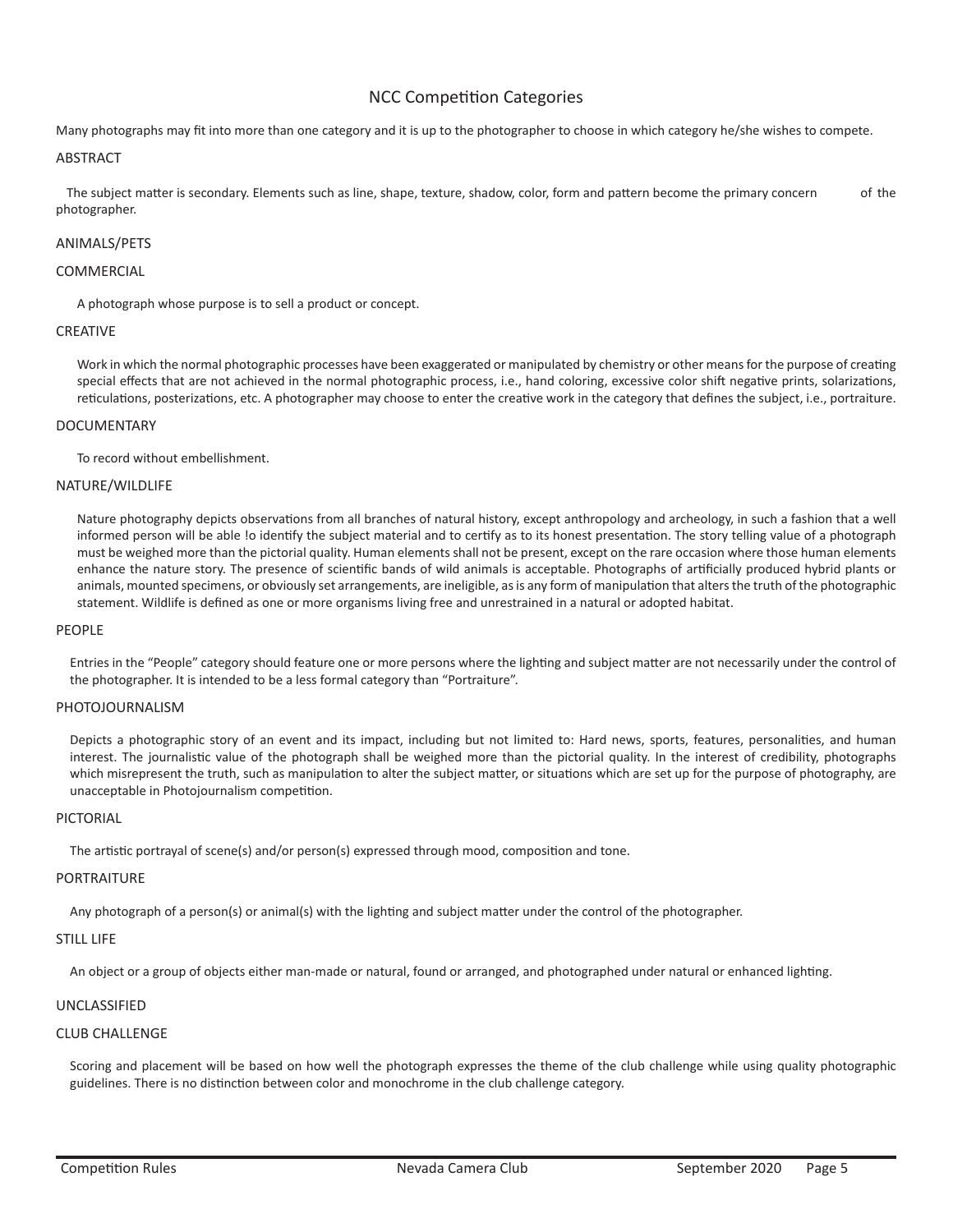## **Additional Category Definitions for Special Competitions Only**

**Nature** photography is restricted to the use of the photographic process to depict all branches of natural history, except anthropology and archeology, in such a fashion that a well-informed person will be able to identify the subject material and certify its honest presentation. The story telling value of a photograph must be weighed more than the pictorial quality while maintaining high technical quality. Human elements shall not be present, except where those human elements are integral parts of the nature story or where those human elements are in situations depicting natural forces, like earthquakes or hurricanes. Scientific bands, scientific tags or radio collars on wild animals are permissible. Photographs of human created hybrid plants, cultivated plants, feral animals, domestic animals, or mounted specimens are ineligible as is any form of manipulation that alters the truth of the photographic statement.

Images entered in **Wildlife** are defined as one or more zoological or botanical organisms free and unrestrained in a natural or adopted habitat. Landscapes and geological formations, photographs of zoo or game farm animals, or any zoological or botanical species taken under controlled conditions are not eligible in Wildlife. Wildlife is not limited to animals, birds, and insects. Marine subjects and botanical subjects including fungi and algae, taken in the wild are suitable wildlife subjects as are carcasses of existing species.

A **Travel** image expresses the characteristic features or culture of a land as they are found naturally. There are no geographic limitations. Images from events or activities arranged specifically for photography, or of subject directed or hired for photography are not appropriate. Close up pictures of people or objects must include features that provide information about the environment. Techniques that add, replicate, replace, or remove an element of the original image, except by cropping, are not permitted. The only allowable adjustments are removal of dust or digital noise, restoration of the appearance of the original scene, and complete conversion to greyscale monochrome. Other derivations, including infrared, are not permitted. All allowed adjustments must appear natural.